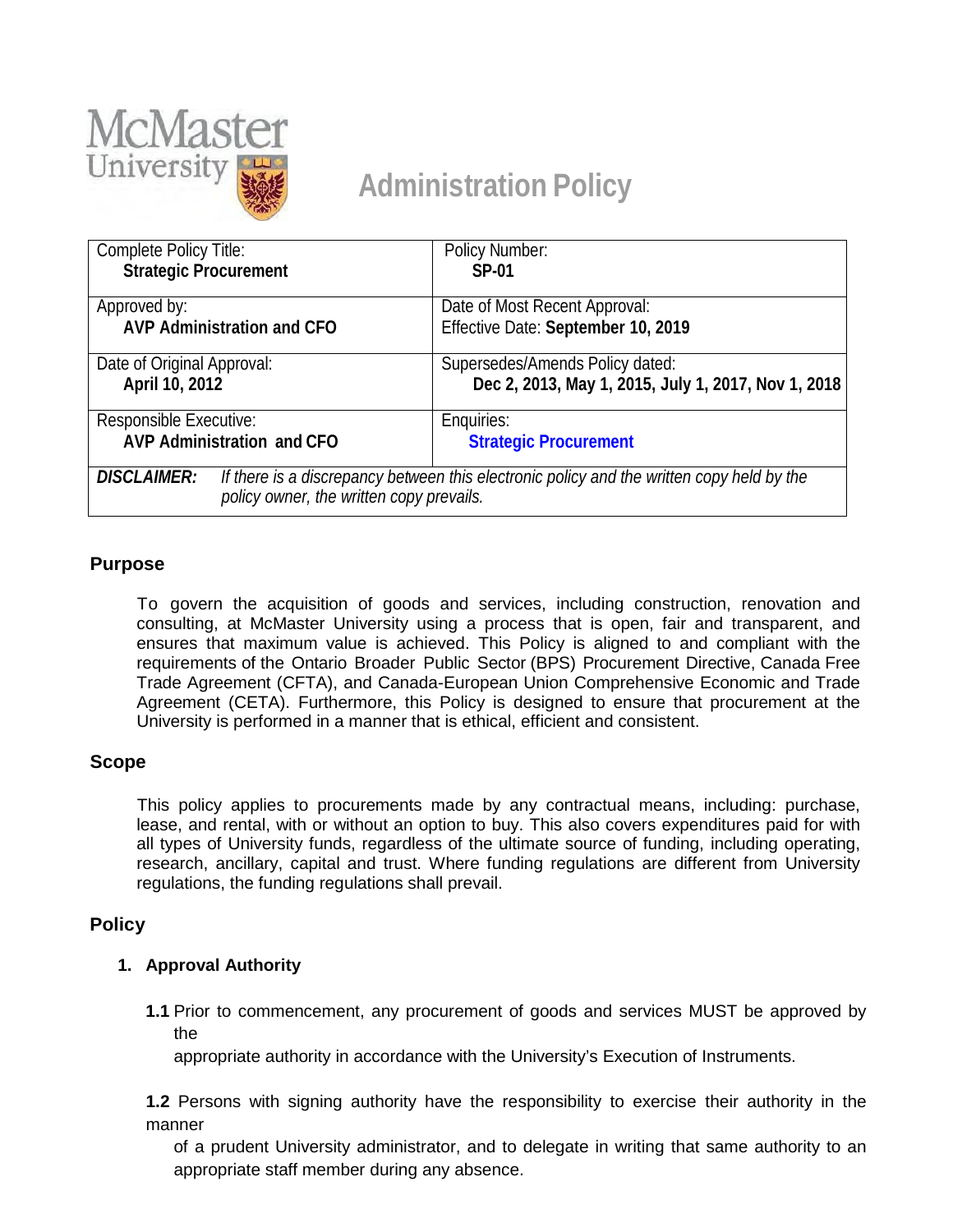**1.3** If signing authority is delegated to another individual, the individual delegating the responsibility remains accountable for the transactions.

#### **2. General**

**2.1** The Supply Chain Code of Ethics shall be employed in all procurement activity to ensure an ethical, professional and accountable supply chain.

As stewards of public funds, wherever possible, a competitive bid process shall be conducted for purchases **over \$10,000**, in accordance with this Policy, as outlined in the table below. If the appropriate competitive bid process is not possible, the procuring Department must provide Strategic Procurement with a duly approved Limited Tendering [Approval Form,](https://financial-affairs.mcmaster.ca/app/uploads/2018/10/McMaster_Limted-Tendering-Approval-Form_V3_SF.pdf) where a detailed justification is provided and lists the Acceptable Exceptions for a non-competitive procurement.

#### **2.2 Procurement Thresholds**

| <b>Goods and</b><br><b>Non-Consulting Services</b> | <b>Purchase Method</b>                                          |
|----------------------------------------------------|-----------------------------------------------------------------|
| $$0 - $100,000$                                    | <b>MacBuy using supplier catalogues</b><br>(punch-out / hosted) |
| $$0 - $10,000$                                     | P-Card / Non-PO Voucher / PO with 1 written quote               |
| $$10,001 - $50,000$                                | Minimum 2 written competitive quotes                            |
| $$50,001 - $99,999$                                | Minimum 3 written competitive quotes                            |
| \$100,000 or more                                  | Open/public competitive RFx bid process                         |
| <b>Consulting Services</b>                         | <b>Purchase Method</b>                                          |
| $$0 - $99,999$                                     | Minimum 3 written competitive quotes or                         |
|                                                    | Open/public competitive RFx bid process                         |
| \$100,000 or more                                  | Open/public competitive RFx bid process                         |

- **2.3** All dollar amounts above are exclusive of taxes and cover the total cost of the item (not broken down into annual amounts).
- **2.4** MacBuy purchases under \$100,000 can be made directly through the available punch-out or hosted supplier catalogues. No additional quotes are required in the MacBuy system.

For all non-catalogue MacBuy purchases under \$100,000, the applicable competitive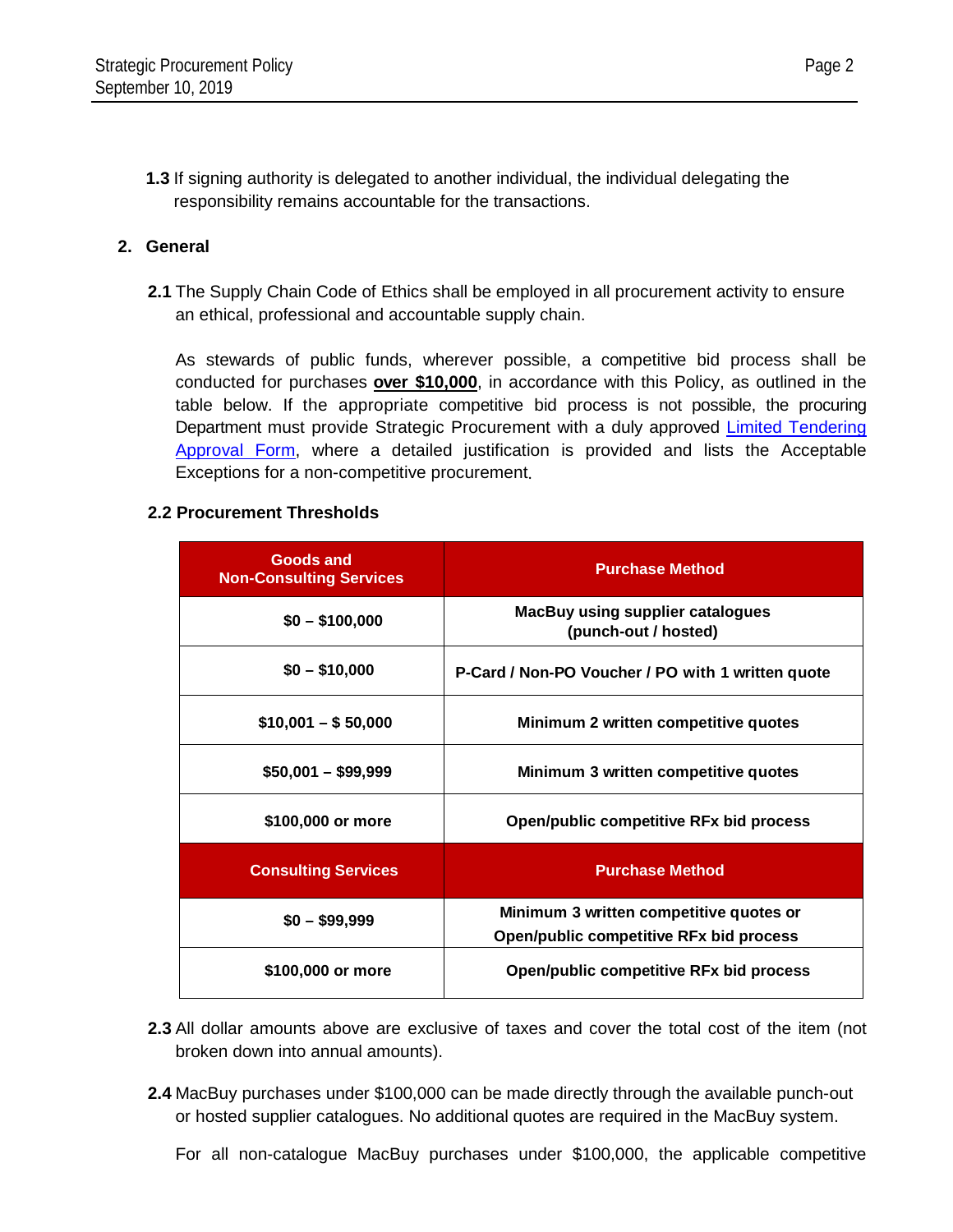method must be followed as per Table 2.2 above, and an authorized purchase requisition shall be submitted via MacBuy.

All purchases over \$100,000 using an open competitive RFx bid process (public tendering) are subject to posting periods as stipulated by current Trade Agreements.

### **2.5 PCard**

For all purchases less than \$10,000 outside of MacBuy, the preferred method of payment is the Procurement Card ("PCard"). The PCard is intended solely to facilitate the purchase and payment of goods and services required to carry out University business. The PCard cannot be used for personal purchases. If non-business charges are identified and not reimbursed within 60 days, then the activity will be reported to Internal Audit under the Fraud Policy.

#### **3. Electronic Documents**

- **3.1** The University authorizes the use of electronic images of original paper or electronic invoices and receipts as part of the University's usual and ordinary course of business.
- **3.2** The Individual (or delegated submitter) requesting reimbursement is responsible for the quality, accuracy, reliability and authenticity of scanned images in the reimbursement system and maintaining paper copies, if externally required, for the retention period required for their specific purposes.
- **3.3** The University shall store scanned or saved electronic reimbursement related images and quotes that can be audited as required for a minimum period of 7 years (beginning in December 2013).
- **3.4** The University shall continue to store paper reimbursement requests and quotes received up to June 2015 for 7 years. After June 2015, the University shall consider the system reimbursement records and quotes as originals for business retention and audit purposes.

#### **4. Definitions**

**"Consulting Services"**: means the provision of expertise or strategic advice that is presented for consideration and decision making, e.g. Management Consulting (i.e. helps improve performance via current state analysis and strategic planning), IT Consulting (i.e. Development of Technology Strategy), Technical consulting (i.e. Actuarial, Engineering, Health and Social Sciences, Employment, Realty and design).

**"Limited Tendering Approval Form"**: is used to explain, review and authorize any deviation from the appropriate competitive bid process as identified in this Policy, and must be submitted as part of the procuring Department's supporting documentation for a particular purchase requisition.

**"MacBuy"**: McMaster's online shopping cart purchasing tool, which streamlines the purchasing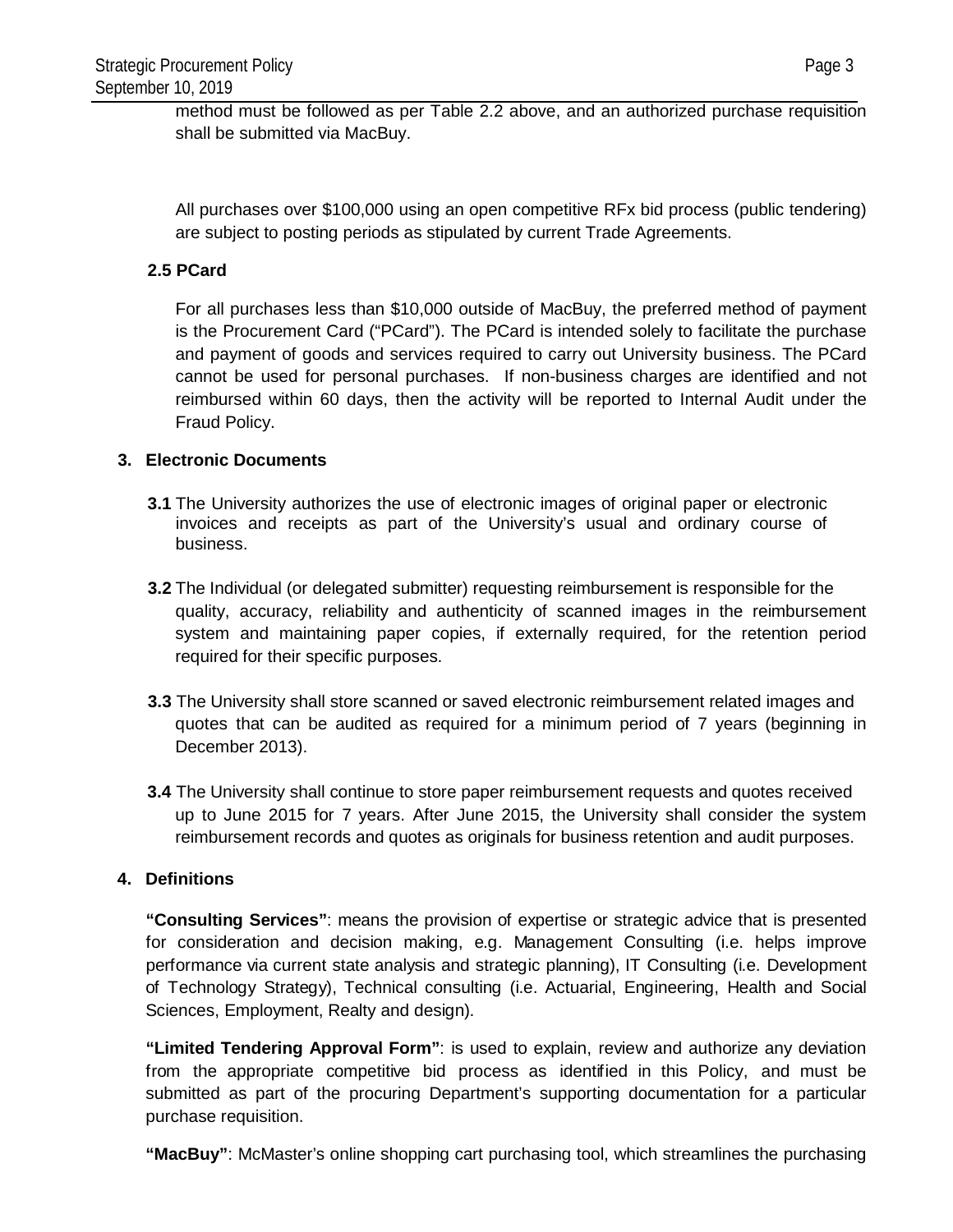process, leverages negotiated contracted pricing, and reduces administrative costs (e.g. electronic invoicing).

**"MacBuy Hosted Catalogue"**: a hosted catalogue is an online version of a supplier's printed catalogue. Hosted catalogues contain product data and details, along with pricing information for each item. When a product search is performed, the products in all of the hosted catalogues are searched. Hosted catalogue search results contain product information from all suppliers depending on the search criteria entered by the user.

**"MacBuy Punch-out Catalogue"**: Punch-out catalogues are integrated external links to a supplier's web-based catalogue. The user exits the application to search and select products from a supplier's web catalogue, then returns the items to the MacBuy shopping cart. The selected items are then submitted through the standard requisition/order process.

**"Professional Services"**: are non-consulting services used to complete specific tasks or job assignments, e.g. Speakers, Trainers, Reviewers (Faculty, Research, etc.), IT/Tech Services, HR Staffing and Financial/Money Management.

**"Request For x (RFx)":** means request for method, which may encompass request alternatives, such as a Request for Quote (RFQ), a Request for Proposal (RFP) or an Invitation to Tender (ITT), on an electronic Open Bid System.

**"Request for Information (RFI)"**: is an information method used where a buyer is seeking information about a potential good or service without a commitment or obligation to purchase. An RFI is followed by another request method when the buyer is ready to proceed with a purchase.

**"Request for Proposal (RFP)"**: is a method used where the buyer needs a proposal from a supplier to provide a solution to a need.

**"Request for Quote (RFQ)"**: is a method used where the buyer knows exactly what is wanted, and only requires pricing.

**"Request for Supplier Qualification (RFSQ)**: is a method used where the buyer requires supplier pre- qualification information before proceeding with a tender for the goods or services. The RFSQ is followed by an invitational tender to pre-qualified suppliers only. This approach is mostly used for facility related construction or renovation needs, but is not limited to it.

**"Request for Tender (RFT)"**: Also called a Public Tender or Invitation to Tender (ITT) is a bidding process that is open to all qualified bidders, and where the sealed bids are opened in public for scrutiny and are chosen on the basis of price and quality. This method is mostly used for Capital Infrastructure Projects.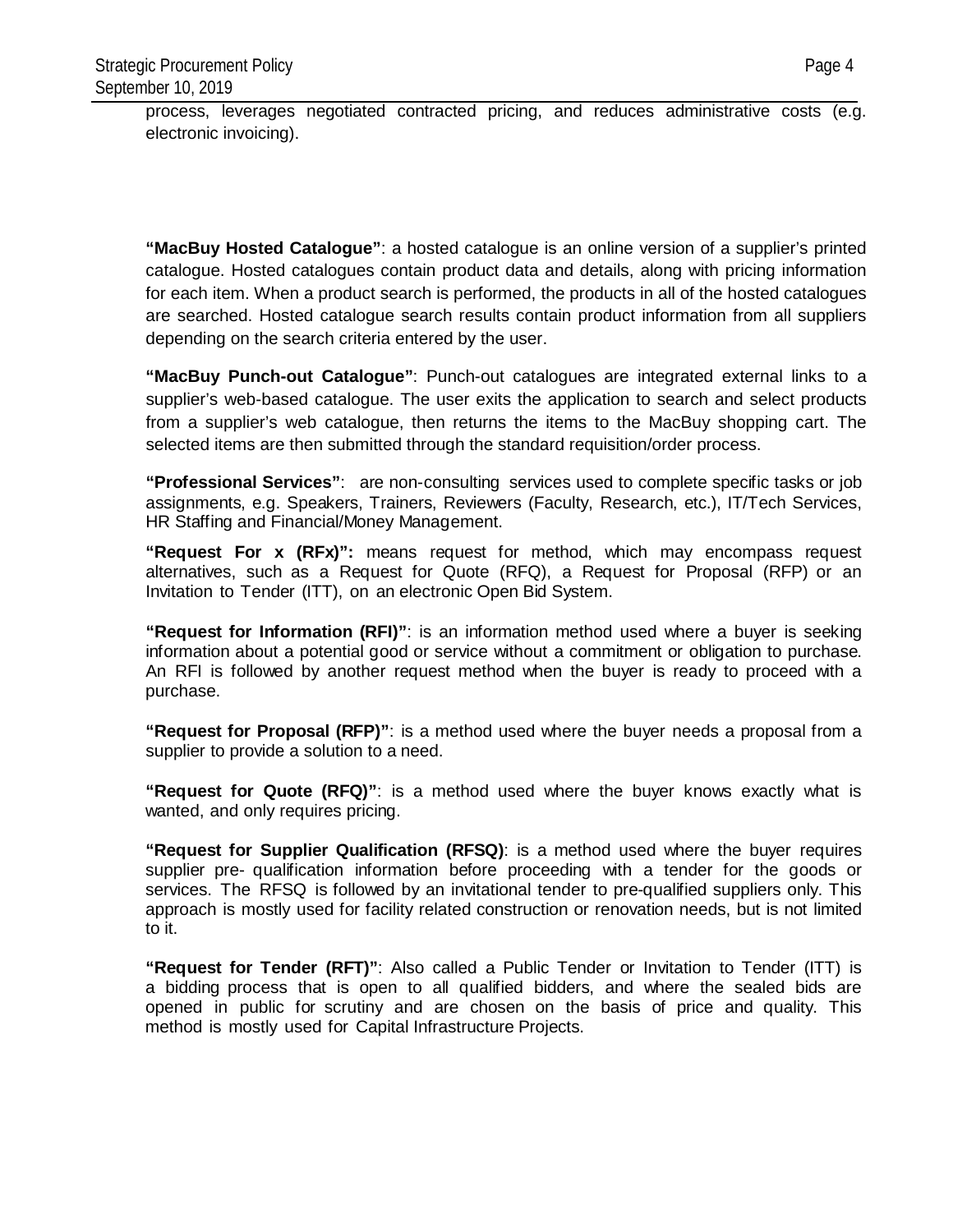# **5. NON-APPLICATION OF PROCUREMENT POLICY SP-01**

SP-01 does not apply to:

**5.1** between enterprises that are controlled by or affiliated with the same enterprise, or between one government body or enterprise and another government body or enterprise (available under CFTA only); or

between subsidiaries or affiliates of the same entity, or between an entity and any of its subsidiaries or affiliates, or between an entity and a general, limited or special partnership in which the entity has a majority or controlling interest (available under CETA only);

- **5.2** a good, a service, or any combination thereof, procured with a view to commercial sale or resale, or for use in the production or supply of a good or service for commercial sale or resale (available under CFTA and CETA);
- **5.3** from philanthropic institutions, non-profit organizations, prison labour, or natural persons with disabilities (available under CFTA; and CETA, excluding non-profit organizations);
- **5.4** by a procuring entity on behalf of an entity not covered by the CFTA;
- **5.5** a contract awarded under a cooperation agreement between a Party and an international cooperation organization if the procurement is financed, in whole or in part, by the organization, only to the extent that the agreement includes rules for awarding contracts that differ from the obligations of the CFTA;
- **5.6** under the particular procedure or condition of an international organisation, or funded by international grants, loans or other assistance if the applicable procedure or condition would be inconsistent with CFTA and CETA;
- **5.7** procurement of financial services respecting the management of financial assets and liabilities (i.e. treasury operations), including ancillary advisory and information services, whether or not delivered by a financial institution (available under CFTA only).
- **5.8** health services or social services (available under CFTA and CETA);
- **5.9** services that may, under applicable law, only be provided by licensed lawyers or notaries (available under CFTA only);
- **5.10** financed primarily from donations that require the procurement to be conducted in a manner inconsistent with the CFTA;
- **5.11** acquisition or rental of land, existing buildings, or other immovable property, or the rights thereon (available under CFTA and CETA).